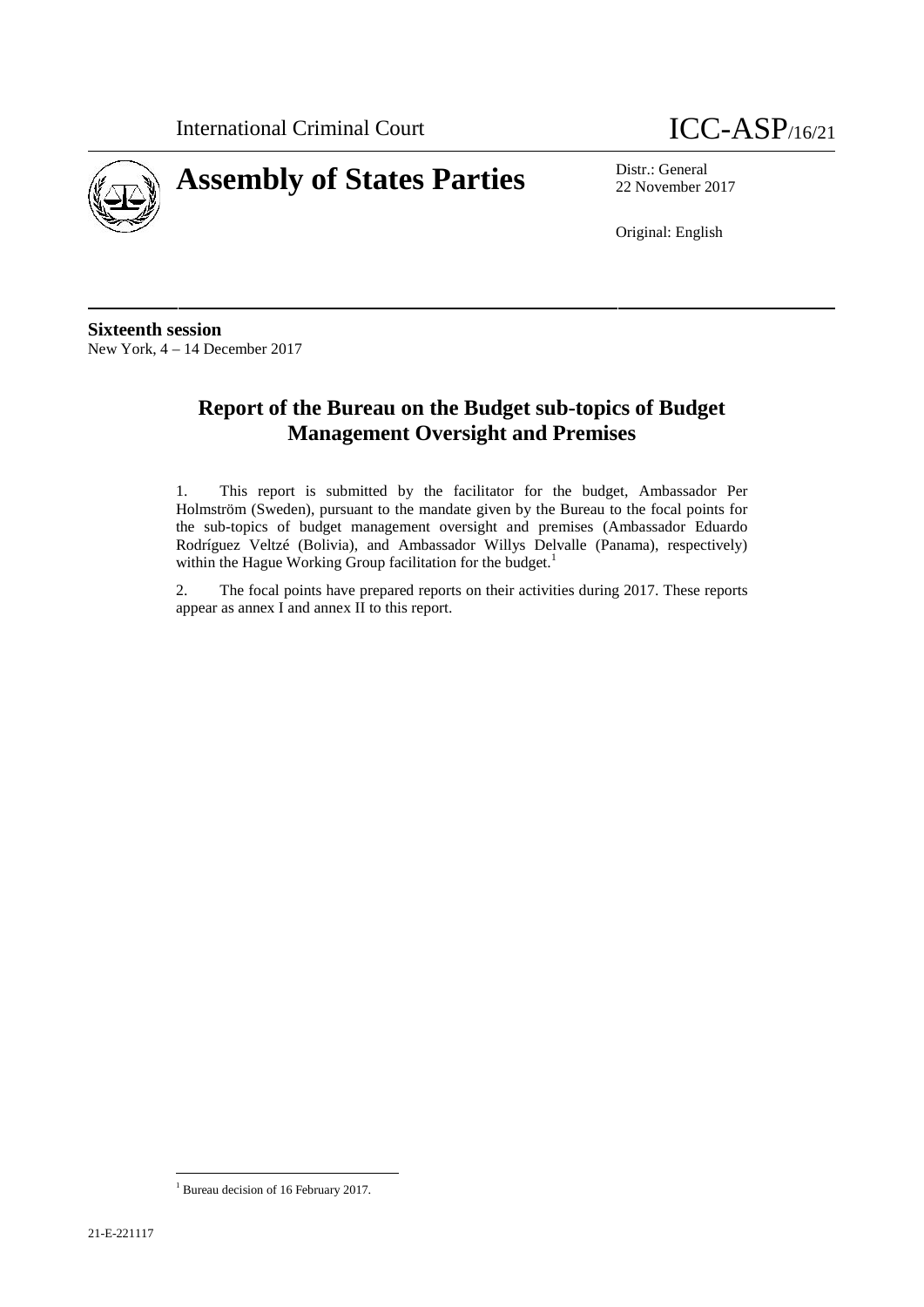## **Annex I**

# **Report of the focal point for the topic of Budget Management Oversight**

### **A. Introduction and background**

3. In the omnibus resolution adopted at its fifteenth session,<sup>1</sup> the Assembly of States Parties set out the mandate for 2017 on the topic of strategic planning:

With regard to strategic planning, [the Assembly]

(a) *recommends* that the Bureau, given the existence of numerous topic overlaps amongst facilitation groups, take action in order to optimize or subsume tasks, including complementary assessments by installed audit capacities as well as those by the Independent Oversight Mechanism in accordance with its mandate;

(b) *recalls* its invitation to the Court to hold annual consultations with the Bureau in the first trimester on the implementation of its strategic plans during the previous calendar year, with a view to improving performance indicators;

*also recalls* its invitation to the Office of the Prosecutor to inform the Bureau on the implementation of its Strategic Plan for 2016-2018; and

(d) *requests* the Bureau to continue to engage in a dialogue with the Court on the development of a comprehensive risk-management strategy and to report thereon to the sixteenth session of the Assembly.

4. On 20 December 2016, the Bureau approved the allocation of items between its Hague and New York Working Groups, including the allocation of strategic planning to the Hague Working Group ("the Working Group") as an element of the budget facilitation.

5. On 16 February 2017, the Bureau appointed Ambassador Eduardo Rodríguez (Bolivia) as focal point for the topic of "budget management oversight", a title which was intended to reflect the full scope of the subject matter to be considered in 2017. The key issues for which the focal point was to be responsible can be drawn from the 2016 report on the strategic planning process of the International Criminal Court ("the Court"):

- (a) Optimization of budget management oversight
- (b) Updates on the strategic planning process
- (c) Development of a comprehensive risk management strategy

6. It was subsequently decided that the topic would also incorporate the issue of legal aid, drawing on the relevant Assembly resolutions (ICC-ASP/12/Res.8, annex 1, para. 6; ICC-ASP/13/Res.5, annex I, para. 5; and ICC-ASP/15/Res. 5, annex I, para. 8).

7. The focal point's objectives for 2017 were to identify the key aspects of budget management oversight which States Parties may wish to consider, to seek to have a holistic overview of the different subsidiary bodies of the Assembly and others that can assist in such oversight, and to facilitate an exchange of views among States Parties on how to approach the issue. As regards risk management, the focal point intended to provide a forum for consideration of the development of a comprehensive risk management strategy, bearing in mind the work being undertaken by the subsidiary bodies of the Assembly on the topic. The focal point also intended to provide a forum for any updates on the reform of legal aid in advance of the sixteenth session of the Assembly.

 $1$  ICC-ASP/15/20.<br> $2$  ICC-ASP/15/29.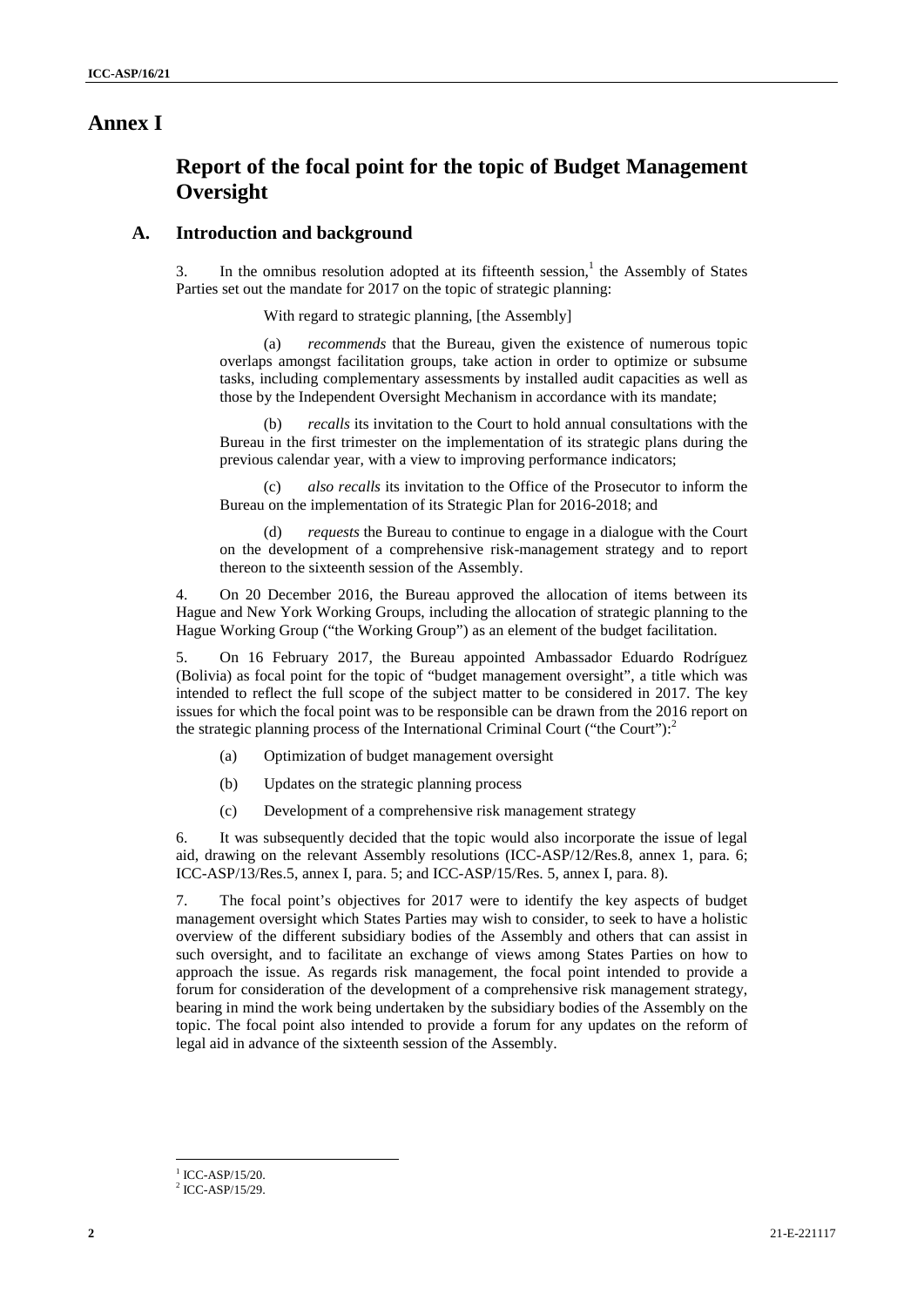## **B. Meetings and discussions**

8. Two consultations on the topic of budget management oversight were held in 2017, on 5 September and 2 November. The Court was invited to be present at both meetings. In addition, the focal point held informal meetings with representatives of the various subsidiary bodies of the Assembly responsible for different aspects of budget management oversight.

9. The meeting on 5 September was convened by the focal point in order for the Working Group to hear from each of the subsidiary bodies. The Working Group received presentations from representatives of: the Audit Committee; the Committee on Budget and Finance; the External Auditor; the Independent Oversight Mechanism; and the Office of Internal Audit. These representatives briefed the participants on their respective mandates, the nature of their work, and any means of coordination between them.

10. The focal point noted that the meeting was an opportunity for States Parties to learn what each of the various bodies did, and how States Parties could approach them regarding questions of budget management oversight. The focal point noted that the bodies were all established by the Assembly of States Parties, and that States Parties must cover the costs of their operations. The focal point informed States Parties that the combined cost of the different bodies in 2017 alone was approximately  $\epsilon$  million.<sup>3</sup>

11. During this meeting States Parties had the opportunity to pose questions to the representatives of the different bodies regarding their mandates and their current work.

#### **1. Strategic planning and risk management**

12. The omnibus resolution adopted at the fifteenth session of the Assembly envisaged a dialogue with the Court on its strategic planning processes, including its risk management strategy. In this regard the focal point noted that the topic of risk management was considered by both the Audit Committee and the Committee on Budget and Finance ("the Committee") in 2017, leading to the inclusion of the following paragraphs in the report of the Committee's twenty-ninth session:<sup>4</sup>

195. With regard to risk management, the [Audit Committee] noted with satisfaction that risk management had been identified as one of the priority areas of the Court in 2017. Furthermore, the [Audit Committee] noted that the Administrative Instruction on risk management was promulgated on 31 March 2017, the Risk Management Committee ("RMC") was established, the terms of reference for the RMC were under preparation and, upon request of the [Office of the Prosecutor (OTP)], the [Office of Internal Audit] conducted training sessions on risk management for some of the OTP staff. The [Audit Committee] issued five new recommendations concerning risk management.

196. The Committee welcomed the progress made by the Court in managing its risks and recommended that the Assembly approve all of the recommendations made in this regard by the AC. With respect to the role of the Court-wide risk coordinator, the Committee noted that this function would be handled, for the time being, by a staff member within the Office of the Director of the Division of Management Services, in addition to his other responsibilities, and resolved to come back to this matter in the context of its human resource policy review. Moreover, the Committee was of the view that, in light of the financial implications, risk management should be embedded in the Court's managerial responsibilities.

€514,800 (approved 2017 budget for the Independent Oversight Mechanism); and €694,200 (approved 2017 budget for the Office of Internal Audit)

 $3$  This figure is comprised of the following:

<sup>€762,800 (</sup>approved 2017 budget for the Committee on Budget and Finance and the Audit Committee, sub programme 4500 of Major Programme IV);

 $\overline{6107,000}$  (2017 fee charged by the External Auditor, as of 31 October 2017);

Total: €2,078,800.<br><sup>4</sup> ICC-ASP/16/15, paras. 195 and 196.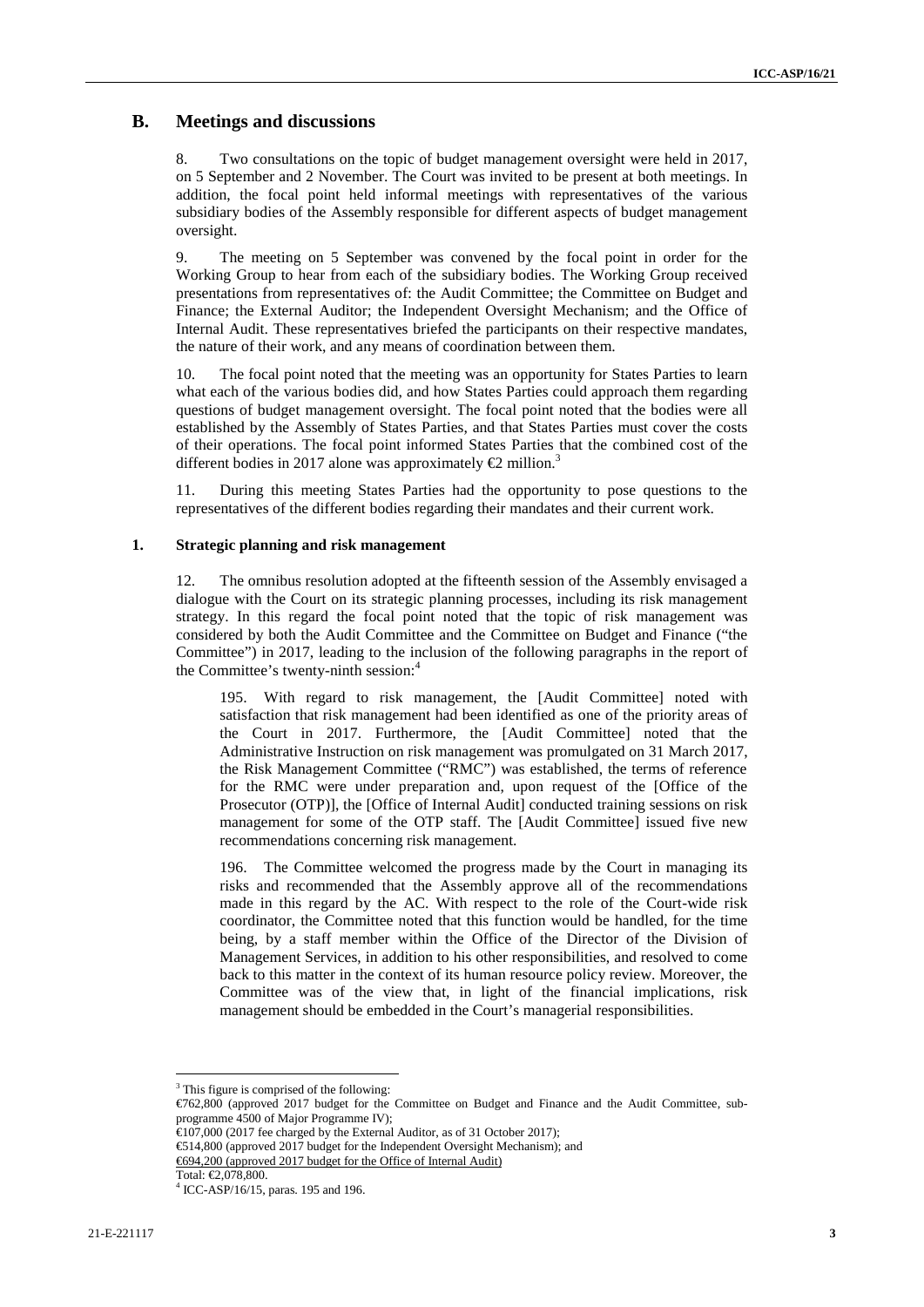13. The focal point noted that the Court intended to extend the current Strategic Plan to 2018, and to prepare a new Strategic Plan in 2018, for the period 2019-2021.<sup>5</sup>

#### **2. Legal aid**

14. The omnibus resolution adopted at the fifteenth session of the Assembly requested that the Court reassess the functioning of the legal aid system and present, as appropriate, proposals for adjustments to the remuneration policy for the consideration of the Assembly at its sixteenth session.

15. The topic of legal aid was considered by the Committee on Budget and Finance, resulting in the inclusion of the following paragraph in the Executive Summary of the report of its twenty-ninth session:<sup>6</sup>

11. In the absence of substantive information on the envisaged *reform of the legal aid system*, the Committee was only in a position to recommend that the proposed new system be more respectful of the budgetary limits approved by the Assembly. The Committee looked forward to specific proposals for an in-depth financial assessment at its forthcoming sessions. Without pre-empting the discussion, the Committee recommended that the Court make every effort to present a reform that aims at limiting the administrative burden without compromising accountability and that can be achieved within existing resources.

16. On 2 November 2017 the focal point convened a meeting in order for the Court to provide States Parties with an update on the work in this area. In advance of this meeting the Registry presented a report on the progress of the development of proposals for adjustments to the legal aid remuneration system as of  $2019$ .<sup>7</sup>

17. States Parties expressed their appreciation for the update from the Registry and looked forward to receiving further details. It was noted that the Committee on Budget and Finance would consider the issue during 2018 with a view to the Assembly taking a decision at its seventeenth session. Some States Parties emphasized the need for any proposals to be presented early in the first trimester of 2018 to allow States Parties sufficient time for a full and thorough consideration of the proposal. Some States Parties also underlined the importance of any proposals being in line with the recommendations of the Committee on Budget and Finance.<sup>8</sup>

## **C. Recommendations**

18. The focal point, through the Bureau, submits the proposed language contained in the appendix to this report for the consideration of the Assembly. This language is proposed for insertion in the budget and omnibus resolutions.

 $^5$  This would align the timing of the Court's Strategic Plan and the OTP Strategic Plan.  $^6$  ICC-ASP/16/15, para. 11.

<sup>&</sup>lt;sup>7</sup>Updated report of the Court on the progress of the development of proposals for adjustments to the legal aid remuneration system as of 2019 (ICC-ASP/16/32).<br><sup>8</sup> See paragraph 15 above.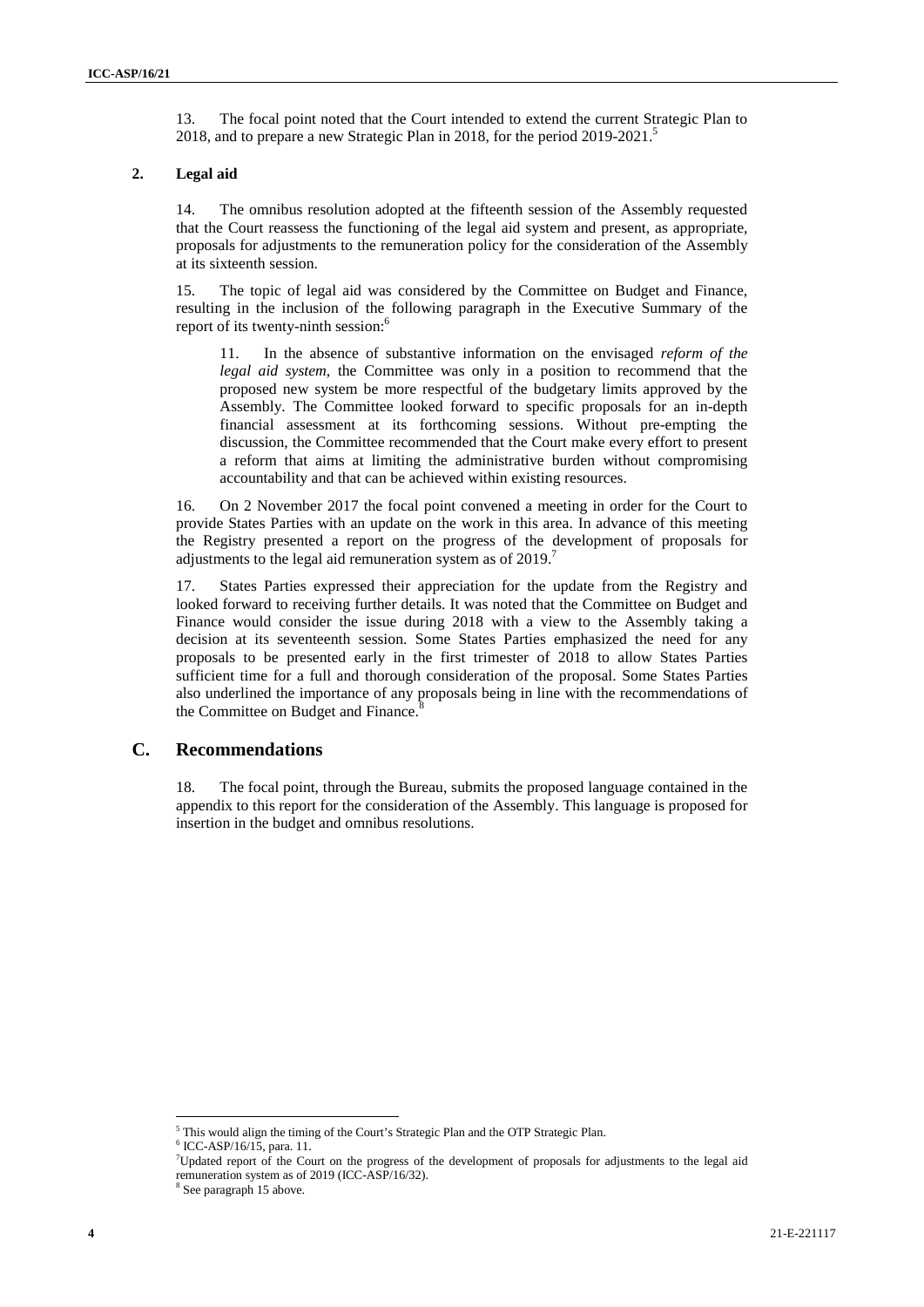# **Appendix**

# **Proposed resolution language for 2017**

## **A. To be inserted into the budget resolution**

#### **Budget Management Oversight**

1. *Notes* that the strategic plans of the Court and the Office of the Prosecutor are dynamic and updated on a regular basis;

2. *Notes* the intention of the Court to extend its current Strategic Plan to 2018, and to prepare a new Strategic Plan in 2018, for the period 2019-2021;

3. *Reiterates* the importance of strengthening the relationship and coherence between the strategic planning process and the budgetary process, which is crucial for the credibility and sustainability of the longer-term strategic approach;

4. *Recalls* its invitation to the Court to hold annual consultations with the Bureau in the first trimester on the implementation of its strategic plans during the previous calendar year, with a view to improving performance indicators:

5. *Also recalls* its invitation to the Office of the Prosecutor to inform the Bureau on the implementation of its Strategic Plan for 2016-2018; and

6. *Requests* the Bureau to continue to engage in a dialogue with the Court on the development of a comprehensive risk-management strategy and to report thereon to the seventeenth session of the Assembly;

*7. Welcomes* the presentations made to States Parties by representatives of the Audit Committee, the Committee on Budget and Finance, the External Auditor, the Independent Oversight Mechanism, and the Office of Internal Audit, providing information on their respective mandates and means of coordination between them;

8. *Recommends* these subsidiary bodies to expand their coordination in order to improve the timely exchange of information and report results amongst them, the organs of the Court, the Bureau, and the Assembly, to optimize their oversight capacities;

## **B. To be retained in the omnibus resolution:**

#### **K. Legal aid**

64. *Acknowledges* the Court's efforts to continue implementing the legal aid remuneration policy and *stresses* the need for continuous monitoring of the efficiency of the legal aid system to uphold and strengthen the principles of the legal aid system, namely fair trial, objectivity, transparency, economy, continuity and flexibility;<sup>1</sup>

64*bis*. *Takes note* of the information provided by the Registrar and the recommendations made by the Committee on Budget and Finance regarding this matter;<sup>2</sup>

#### *Mandates annex*

8. With regard to **Legal Aid**, *requests* the Court to continue its review of the functioning of the legal aid system and to present, in early 2018, as appropriate, and without pre-empting the discussion, proposals for adjustments within existing resources to the legal aid remuneration policy for the consideration of the Assembly**,** through the Committee on Budget and Finance, at its seventeenth session;

<sup>&</sup>lt;sup>1</sup> ICC-ASP/3/16, para. 16.<br><sup>2</sup> ICC-ASP/16/15, paras. 11, 176-183.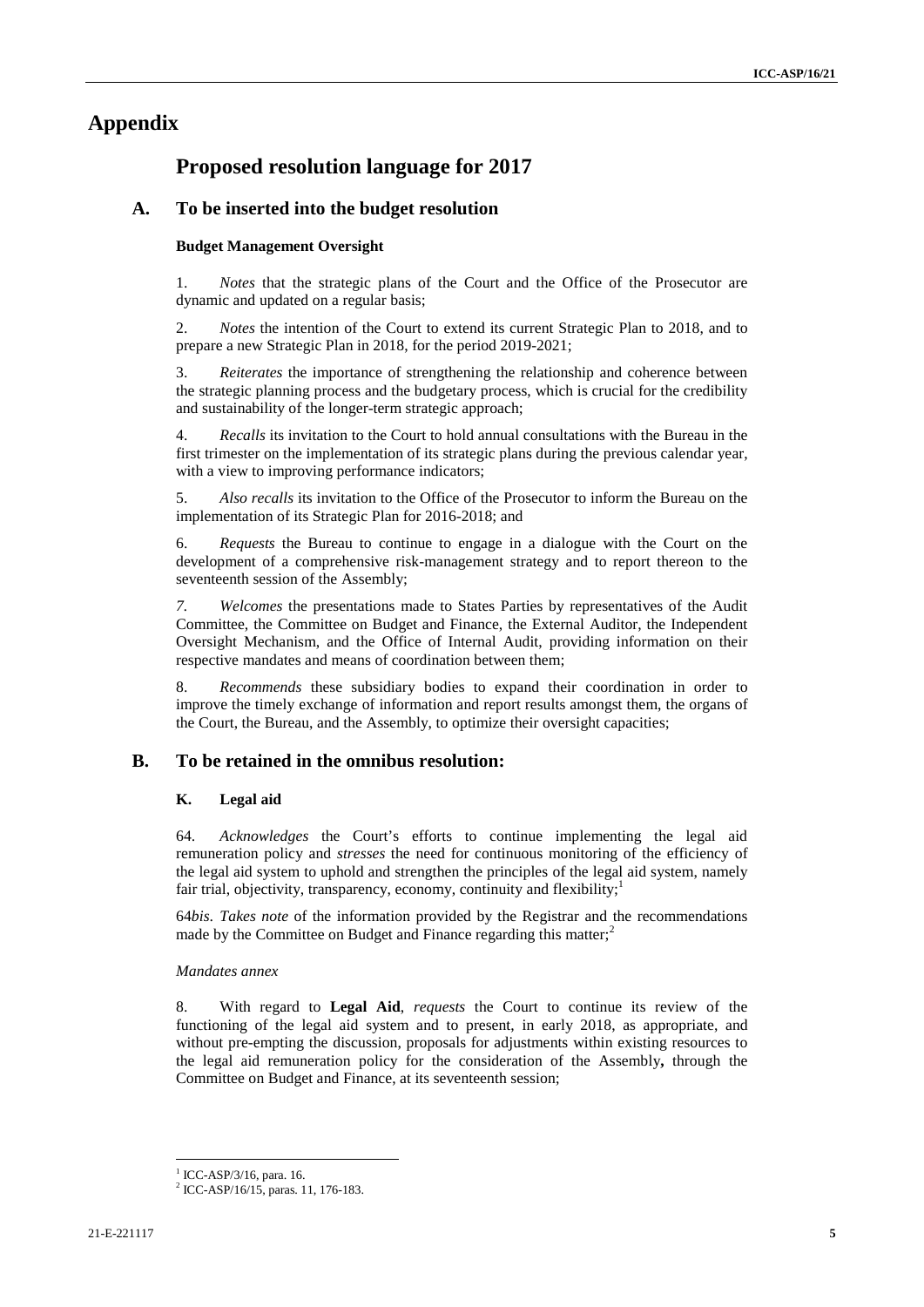# **Annex II**

# **Report of the focal point for the topic of premises**

1. The Bureau appointed Ambassador Willys Delvalle (Panama) as focal point for the topic of premises on 16 February 2017.

2. The specific mandate for the topic of premises for the year 2017, derives from Section B, paragraphs 6 and 7 of annex II of resolution ICC-ASP/15/Res.2, which recommended that the Bureau be entrusted with the mandate concerning the governance structure and total cost of ownership, via its Hague Working Group which has a facilitation on the budget or, if necessary, a subcommittee thereof.

3. In 2017, The Hague Working Group ("the working group") held a total of two consultations on premises (5 July and 17 October). The Court was invited to be present at all meetings.

## **A. Meetings and discussions**

#### **1. Long-term maintenance and capital replacements**

4. During the meetings, States were provided with background information regarding long-term maintenance and capital replacements and in particular the three alternatives suggested by the Oversight Committee in 2015 to address the cost impact of capital replacement.

5. Some States Parties were of the view that the establishment of a fund with a limited scope could be a viable option and should be considered further, while according to a different view no special structures should be created, with the regular budget process also including long-term maintenance and replacement.

6. Delegations agreed that this discussion should continue in 2018 during the facilitation on the budget.

7. States were also informed that the selection of the new main contractor, who would be in charge of long-term maintenance, was underway and should start on 1 April 2018.<sup>2</sup> The scrutiny of the Committee on Budget and Finance on that matter was welcomed, as well as the establishment of performance indicators.

8. The Court noted that performance indicators would include, inter alia, quality and response time, in order to ensure best value for money. The Court also underlined that the new contractor will be in charge of procuring new replacements, which should be cost effective as the contractor is also in charge of other buildings and therefore has a good knowledge of best-practices and can conduct joint procurements.

#### **2. Medium-term needs for capital replacements**

9. The Court had the opportunity to present and discuss its five year plan on capital replacements at the International Criminal Court's Permanent Premises<sup>3</sup> during the informal consultations.

10. The Court underscored in particular the necessity of capital replacements to preserve the building value and reliable operability for the years 2018 to 2022. The Court indicated that  $\epsilon$ 2,230,000 would need to be factored in for the five years plan based on the assumption that appropriate regular preventive maintenance is applied and that corrective maintenance will be implemented as necessary.

<sup>&</sup>lt;sup>1</sup> ICC-ASP/14/Res.5, see in particular annex II.

 $2$  ICC-ASP/16/25, para. 2 of the Executive Summary.<br> $3$  ICC-ASP/16/26.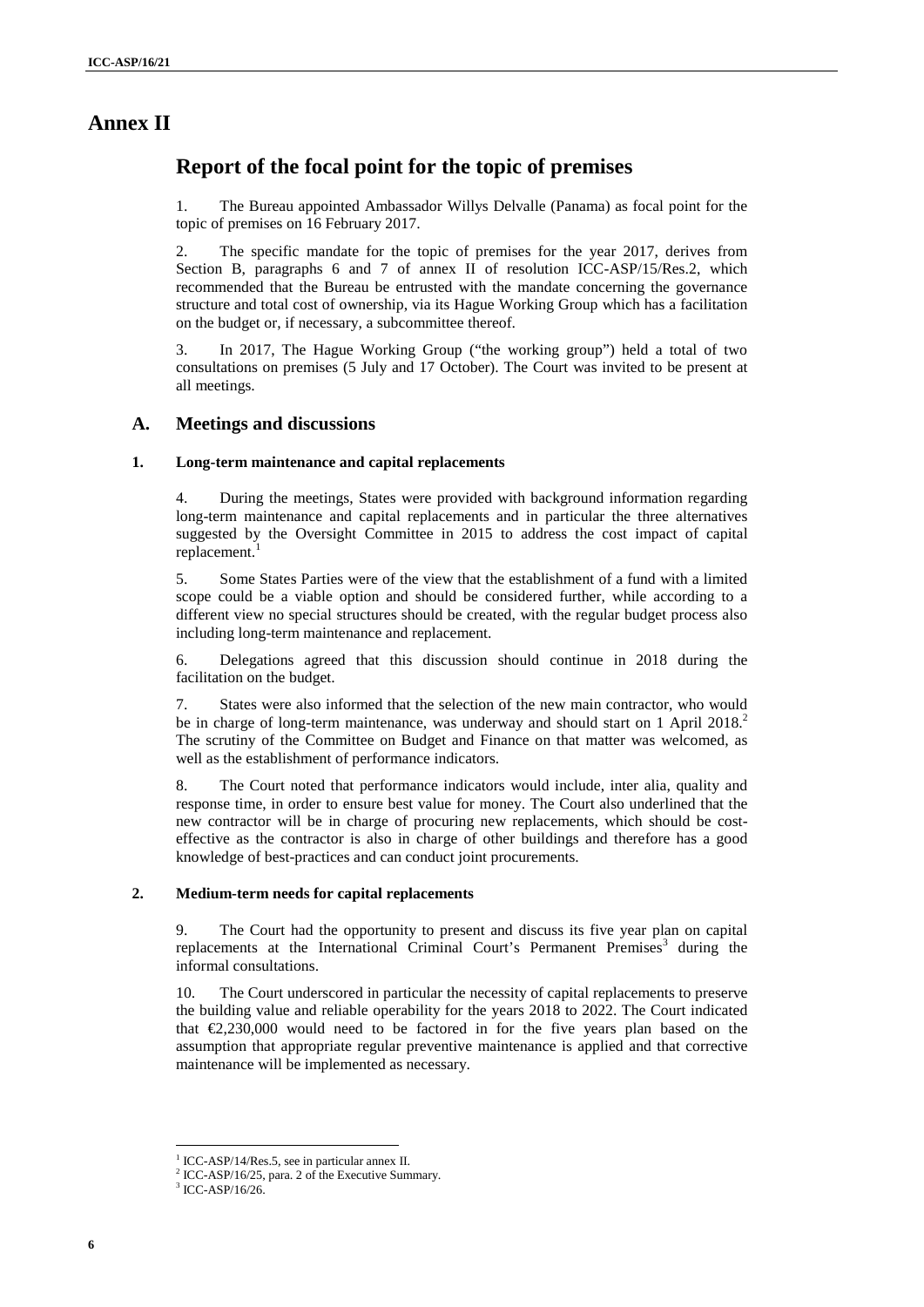11. States were informed that the Committee on Budget and Finance had had the opportunity to review the plan and had recommended the Court to seek a second opinion from the new main contractor.<sup>4</sup> Delegations concurred with that recommendation.

12. Delegations recalled that the Assembly had decided in 2015 that "no costs for capital replacements shall be factored in for the first ten years, until 2026"<sup>5</sup> and that should States Parties wish to modify that decision, it would need to be clearly formulated in a resolution.

13. States also outlined the importance of cost transparency and concurred with the recommendation of the Committee on Budget and Finance that the Court summarize the cost elements regarding capital investments, which are disseminated throughout the programme budget, in an overview table.<sup>6</sup>

14. States stressed that this discussion should continue in 2018 during the discussion of the 2019 proposed programme budget. The Court added that capital replacements costs could be included in Major Programme V: Premises of the programme budget.

### **B. Recommendations**

15. The focal point through the Bureau submits the recommendations contained in the appendix to be included in the budget resolution for the consideration of the Assembly.

 $^{4}$  ICC-ASP/16/15, para. 235.<br> $^{5}$  ICC-ASP/14/Res.5, para. 67.

 $6$  ICC-ASP/16/15, para. 224.